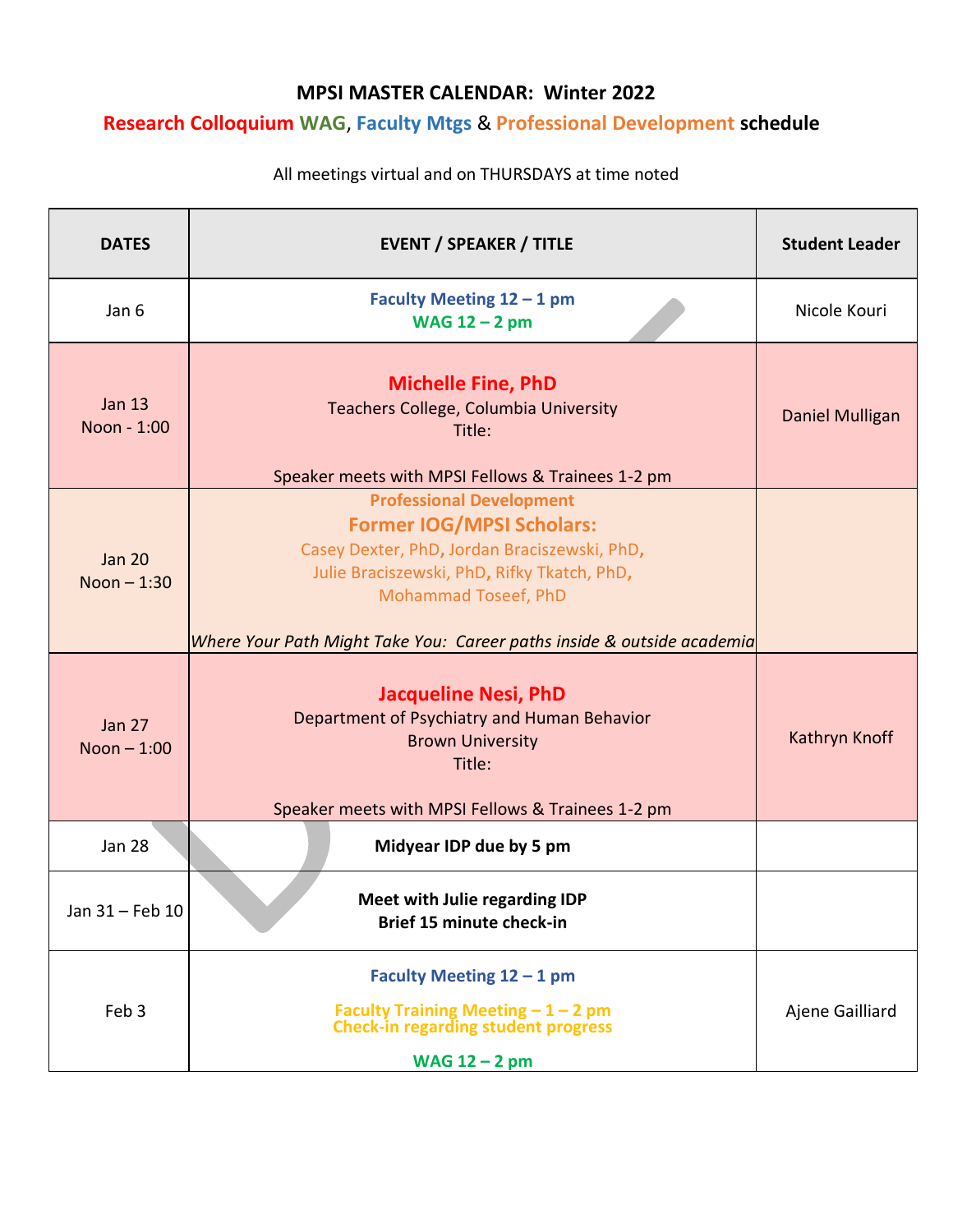| Feb 10<br>Noon $-1:00$        | <b>Julie Maslowsky, PhD</b><br><b>School of Public Health</b><br>University of Illinois - Chicago<br>Title:<br>Speaker meets with MPSI Fellows & Trainees 1-2 pm             | Jessica Goletz       |
|-------------------------------|------------------------------------------------------------------------------------------------------------------------------------------------------------------------------|----------------------|
| Feb 17                        | <b>WAG 12 - 2pm</b>                                                                                                                                                          |                      |
| Feb 24<br>Noon $-1:00$        | <b>Judith Solomon, PhD</b><br><b>Child FIRST Connecticut</b><br>Department of Pediatrics, Bridgeport Hospital<br>Title:<br>Speaker meets with MPSI Fellows & Trainees 1-2 pm | Jessica Goletz       |
| Mar <sub>3</sub>              | <b>Faculty Meeting 12 - 1pm</b><br><b>WAG 12 - 2pm</b>                                                                                                                       | <b>Emily Passman</b> |
| <b>Mar 10</b><br>Noon $-1:00$ | <b>Mickey Sperlich, PhD</b><br><b>Department of Social Work</b><br><b>University of Buffalo</b><br>Title:<br>Speaker meets with MPSI Fellows & Trainees 1-2 pm               | <b>Anna Rushing</b>  |
| Mar 17                        | <b>Spring Break</b>                                                                                                                                                          |                      |
| Mar 24<br>Noon $-1:00$        | <b>Oliver Lindheim, PhD</b><br>Departments of Psychiatry and Pediatrics<br><b>University of Pittsburgh</b><br>Title:<br>Speaker meets with MPSI Fellows & Trainees 1-2 pm    | Alle Ehrhardt        |
| Mar 31                        | <b>Professional Development</b><br>Dr. Olivenne Skinner, PhD<br><b>Wayne State University</b><br>"Starting and Managing your First Academic Job"                             |                      |
| Apr 7                         | <b>Faculty Meeting 12 - 1pm</b><br><b>WAG 12 - 2pm</b>                                                                                                                       | Daniel Mulligan      |